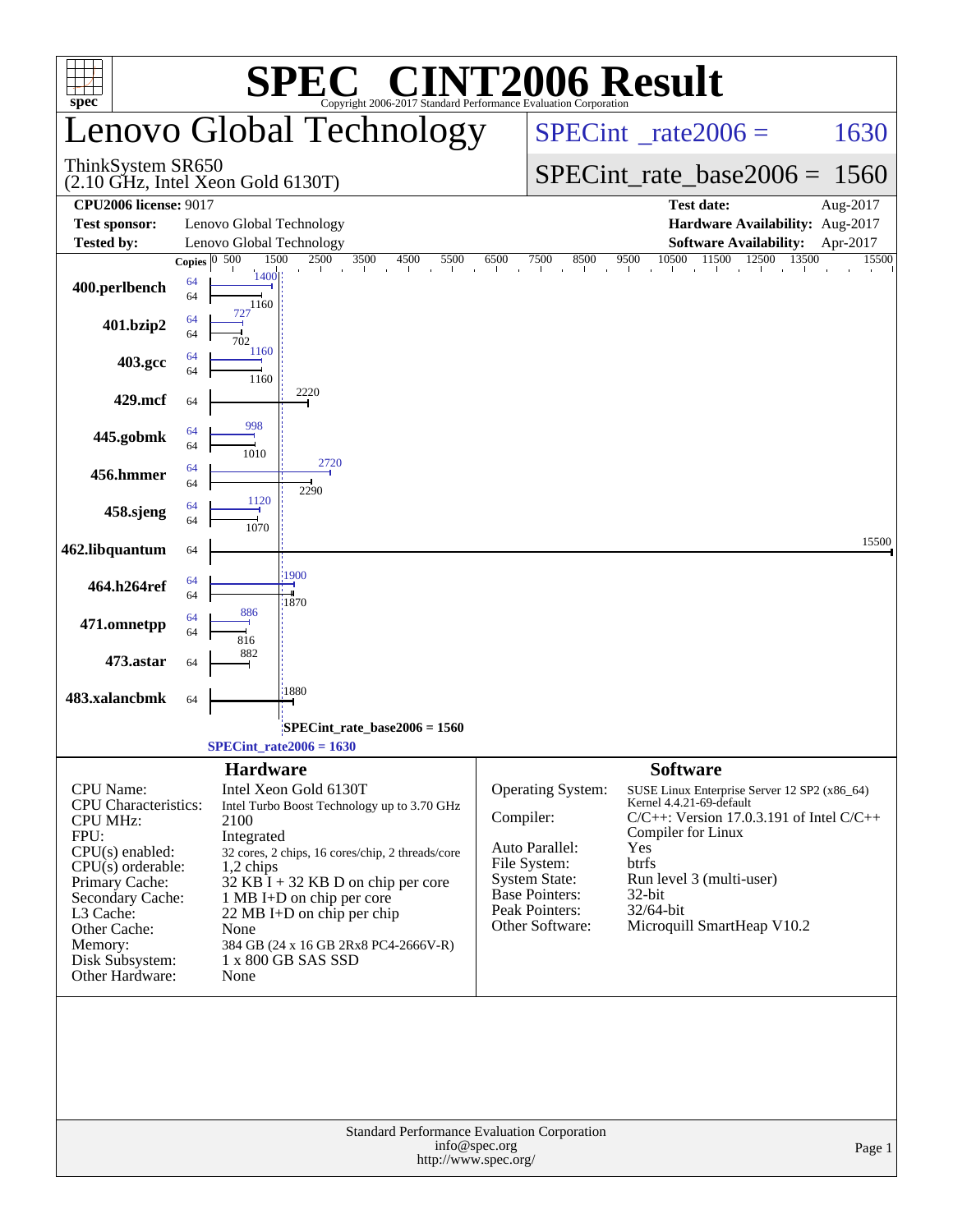

# enovo Global Technology

#### ThinkSystem SR650

(2.10 GHz, Intel Xeon Gold 6130T)

SPECint rate $2006 = 1630$ 

### [SPECint\\_rate\\_base2006 =](http://www.spec.org/auto/cpu2006/Docs/result-fields.html#SPECintratebase2006) 1560

**[Test sponsor:](http://www.spec.org/auto/cpu2006/Docs/result-fields.html#Testsponsor)** Lenovo Global Technology **[Hardware Availability:](http://www.spec.org/auto/cpu2006/Docs/result-fields.html#HardwareAvailability)** Aug-2017

**[CPU2006 license:](http://www.spec.org/auto/cpu2006/Docs/result-fields.html#CPU2006license)** 9017 **[Test date:](http://www.spec.org/auto/cpu2006/Docs/result-fields.html#Testdate)** Aug-2017 **[Tested by:](http://www.spec.org/auto/cpu2006/Docs/result-fields.html#Testedby)** Lenovo Global Technology **[Software Availability:](http://www.spec.org/auto/cpu2006/Docs/result-fields.html#SoftwareAvailability)** Apr-2017

#### **[Results Table](http://www.spec.org/auto/cpu2006/Docs/result-fields.html#ResultsTable)**

|                    | <b>Base</b>   |                |       |                |       |                |             | <b>Peak</b>   |                                                                                                          |              |                |              |                |              |
|--------------------|---------------|----------------|-------|----------------|-------|----------------|-------------|---------------|----------------------------------------------------------------------------------------------------------|--------------|----------------|--------------|----------------|--------------|
| <b>Benchmark</b>   | <b>Copies</b> | <b>Seconds</b> | Ratio | <b>Seconds</b> | Ratio | <b>Seconds</b> | Ratio       | <b>Copies</b> | <b>Seconds</b>                                                                                           | <b>Ratio</b> | <b>Seconds</b> | <b>Ratio</b> | <b>Seconds</b> | <b>Ratio</b> |
| 400.perlbench      | 64            | 539            | 1160  | 538            | 1160  | 538            | <b>1160</b> | 64            | 451                                                                                                      | 1390         | 447            | 1400         | 447            | 1400         |
| 401.bzip2          | 64            | 875            | 706   | 880            | 702   | 880            | 702         | 64            | 850                                                                                                      | 727          | 849            | 727          | 841            | 734          |
| $403.\mathrm{gcc}$ | 64            | 444            | 1160  | 446            | 1150  | 446            | 1160        | 64            | 441                                                                                                      | 1170         | 445            | 1160         | 444            | 1160         |
| $429$ .mcf         | 64            | 263            | 2220  | 264            | 2210  | 263            | 2220        | 64            | 263                                                                                                      | 2220         | 264            | 2210         | 263            | 2220         |
| $445$ .gobmk       | 64            | 668            | 1010  | 668            | 1010  | 667            | 1010        | 64            | 673                                                                                                      | 998          | 673            | 998          | 673            | 998          |
| 456.hmmer          | 64            | 262            | 2270  | 259            | 2300  | 261            | 2290        | 64            | 220                                                                                                      | 2720         | 219            | 2730         | 219            | 2720         |
| $458$ .sjeng       | 64            | 722            | 1070  | 722            | 1070  | 721            | 1070        | 64            | 695                                                                                                      | 1110         | 694            | 1120         | 695            | 1120         |
| 462.libquantum     | 64            | 85.6           | 15500 | 85.7           | 15500 | 85.8           | 15500       | 64            | 85.6                                                                                                     | 15500        | 85.7           | 15500        | 85.8           | 15500        |
| 464.h264ref        | 64            | 769            | 1840  | 758            | 1870  | 751            | 1890        | 64            | 740                                                                                                      | 1910         | 746            | 1900         | 745            | 1900         |
| 471.omnetpp        | 64            | 491            | 815   | 490            | 816   | 490            | 817         | 64            | 452                                                                                                      | 885          | 451            | 888          | 451            | 886          |
| $473$ . astar      | 64            | 511            | 880   | 509            | 882   | 509            | 882         | 64            | 511                                                                                                      | 880          | 509            | 882          | 509            | 882          |
| 483.xalancbmk      | 64            | 235            | 1880  | 234            | 1880  | 235            | 1880        | 64            | 235                                                                                                      | 1880         | 234            | 1880         | 235            | 1880         |
|                    |               |                |       |                |       |                |             |               | Results appear in the order in which they were run. Bold underlined text indicates a median measurement. |              |                |              |                |              |

#### **[Submit Notes](http://www.spec.org/auto/cpu2006/Docs/result-fields.html#SubmitNotes)**

 The numactl mechanism was used to bind copies to processors. The config file option 'submit' was used to generate numactl commands to bind each copy to a specific processor. For details, please see the config file.

#### **[Operating System Notes](http://www.spec.org/auto/cpu2006/Docs/result-fields.html#OperatingSystemNotes)**

Stack size set to unlimited using "ulimit -s unlimited"

#### **[Platform Notes](http://www.spec.org/auto/cpu2006/Docs/result-fields.html#PlatformNotes)**

<http://www.spec.org/>

Standard Performance Evaluation Corporation [info@spec.org](mailto:info@spec.org) BIOS configuration: Operating Mode set to Maximum Performance SNC set to Enable DCU Streamer Prefetcher set to Disable Stale AtoS set to Enable LLC dead line alloc set to Disable Sysinfo program /home/cpu2006-1.2-ic17.0u3/config/sysinfo.rev6993 Revision 6993 of 2015-11-06 (b5e8d4b4eb51ed28d7f98696cbe290c1) running on Cyborg-SPECcpu2017-SUSE12SP2 Sun Aug 5 01:25:01 2018 This section contains SUT (System Under Test) info as seen by some common utilities. To remove or add to this section, see: <http://www.spec.org/cpu2006/Docs/config.html#sysinfo> From /proc/cpuinfo model name : Intel(R) Xeon(R) Gold 6130T CPU @ 2.10GHz 2 "physical id"s (chips) Continued on next page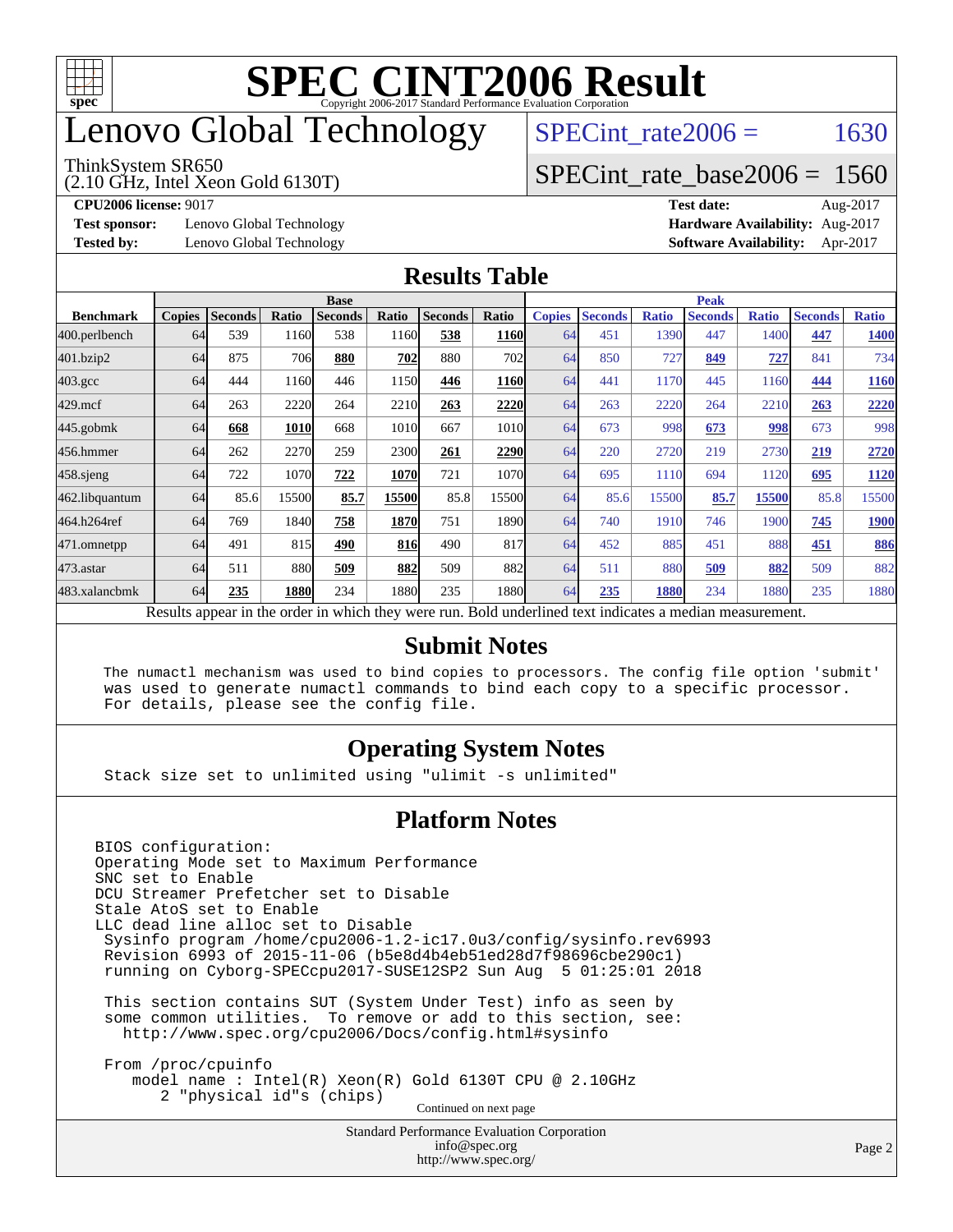

## enovo Global Technology

SPECint rate $2006 = 1630$ 

(2.10 GHz, Intel Xeon Gold 6130T) ThinkSystem SR650

[SPECint\\_rate\\_base2006 =](http://www.spec.org/auto/cpu2006/Docs/result-fields.html#SPECintratebase2006) 1560

**[CPU2006 license:](http://www.spec.org/auto/cpu2006/Docs/result-fields.html#CPU2006license)** 9017 **[Test date:](http://www.spec.org/auto/cpu2006/Docs/result-fields.html#Testdate)** Aug-2017

**[Test sponsor:](http://www.spec.org/auto/cpu2006/Docs/result-fields.html#Testsponsor)** Lenovo Global Technology **[Hardware Availability:](http://www.spec.org/auto/cpu2006/Docs/result-fields.html#HardwareAvailability)** Aug-2017 **[Tested by:](http://www.spec.org/auto/cpu2006/Docs/result-fields.html#Testedby)** Lenovo Global Technology **[Software Availability:](http://www.spec.org/auto/cpu2006/Docs/result-fields.html#SoftwareAvailability)** Apr-2017

#### **[Platform Notes \(Continued\)](http://www.spec.org/auto/cpu2006/Docs/result-fields.html#PlatformNotes)**

 64 "processors" cores, siblings (Caution: counting these is hw and system dependent. The following excerpts from /proc/cpuinfo might not be reliable. Use with caution.) cpu cores : 16 siblings : 32 physical 0: cores 0 1 2 3 4 5 6 7 8 9 10 11 12 13 14 15 physical 1: cores 0 1 2 3 4 5 6 7 8 9 10 11 12 13 14 15 cache size : 22528 KB From /proc/meminfo<br>MemTotal: 395882304 kB HugePages\_Total: 0<br>Hugepagesize: 2048 kB Hugepagesize: From /etc/\*release\* /etc/\*version\* os-release: NAME="SLES" VERSION="12-SP2" VERSION\_ID="12.2" PRETTY\_NAME="SUSE Linux Enterprise Server 12 SP2" ID="sles" ANSI\_COLOR="0;32" CPE\_NAME="cpe:/o:suse:sles:12:sp2" uname -a: Linux Cyborg-SPECcpu2017-SUSE12SP2 4.4.21-69-default #1 SMP Tue Oct 25 10:58:20 UTC 2016 (9464f67) x86\_64 x86\_64 x86\_64 GNU/Linux run-level 3 Aug 4 23:20 SPEC is set to: /home/cpu2006-1.2-ic17.0u3 Filesystem Type Size Used Avail Use% Mounted on /dev/sdb2 btrfs 744G 92G 651G 13% /home Additional information from dmidecode: Warning: Use caution when you interpret this section. The 'dmidecode' program reads system data which is "intended to allow hardware to be accurately determined", but the intent may not be met, as there are frequent changes to hardware, firmware, and the "DMTF SMBIOS" standard. BIOS Lenovo -[IVE111C-1.00]- 07/17/2017 Memory: 24x Samsung M393A2K43BB1-CTD 16 GB 2 rank 2666 MHz (End of data from sysinfo program)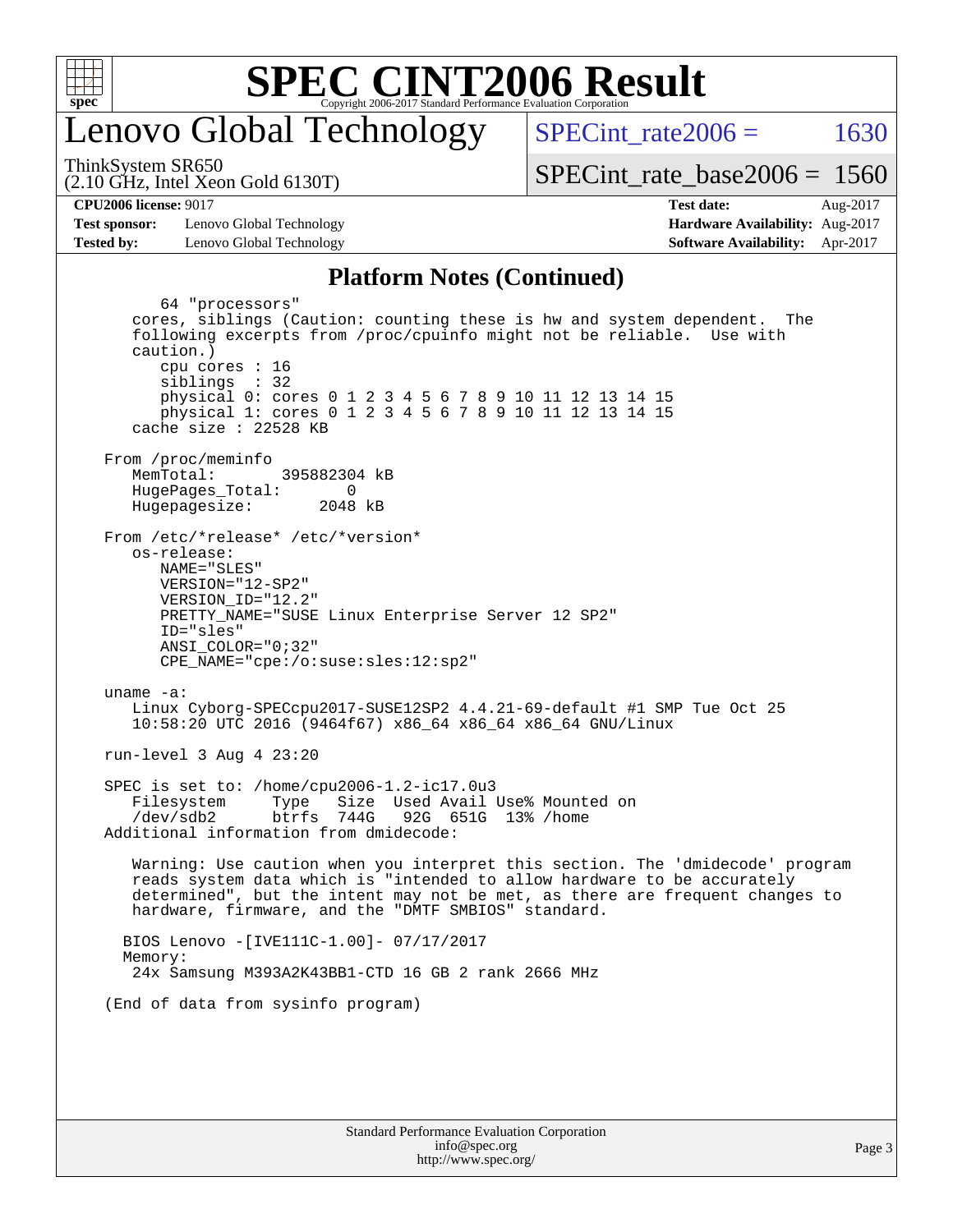

## enovo Global Technology

SPECint rate $2006 = 1630$ 

ThinkSystem SR650

[SPECint\\_rate\\_base2006 =](http://www.spec.org/auto/cpu2006/Docs/result-fields.html#SPECintratebase2006) 1560

**[Test sponsor:](http://www.spec.org/auto/cpu2006/Docs/result-fields.html#Testsponsor)** Lenovo Global Technology **[Hardware Availability:](http://www.spec.org/auto/cpu2006/Docs/result-fields.html#HardwareAvailability)** Aug-2017

(2.10 GHz, Intel Xeon Gold 6130T)

**[CPU2006 license:](http://www.spec.org/auto/cpu2006/Docs/result-fields.html#CPU2006license)** 9017 **[Test date:](http://www.spec.org/auto/cpu2006/Docs/result-fields.html#Testdate)** Aug-2017 **[Tested by:](http://www.spec.org/auto/cpu2006/Docs/result-fields.html#Testedby)** Lenovo Global Technology **[Software Availability:](http://www.spec.org/auto/cpu2006/Docs/result-fields.html#SoftwareAvailability)** Apr-2017

#### **[General Notes](http://www.spec.org/auto/cpu2006/Docs/result-fields.html#GeneralNotes)**

Environment variables set by runspec before the start of the run: LD\_LIBRARY\_PATH = "/home/cpu2006-1.2-ic17.0u3/lib/ia32:/home/cpu2006-1.2-ic17.0u3/lib/intel64:/home/cpu2006-1.2-ic17.0u3/sh10.2"

 Binaries compiled on a system with 1x Intel Core i7-4790 CPU + 32GB RAM memory using Redhat Enterprise Linux 7.2 Transparent Huge Pages enabled by default Filesystem page cache cleared with: shell invocation of 'sync; echo 3 > /proc/sys/vm/drop\_caches' prior to run runspec command invoked through numactl i.e.: numactl --interleave=all runspec <etc>

### **[Base Compiler Invocation](http://www.spec.org/auto/cpu2006/Docs/result-fields.html#BaseCompilerInvocation)**

[C benchmarks](http://www.spec.org/auto/cpu2006/Docs/result-fields.html#Cbenchmarks):

[icc -m32 -L/opt/intel/compilers\\_and\\_libraries\\_2017/linux/lib/ia32](http://www.spec.org/cpu2006/results/res2017q4/cpu2006-20170918-49724.flags.html#user_CCbase_intel_icc_c29f3ff5a7ed067b11e4ec10a03f03ae)

[C++ benchmarks:](http://www.spec.org/auto/cpu2006/Docs/result-fields.html#CXXbenchmarks)

[icpc -m32 -L/opt/intel/compilers\\_and\\_libraries\\_2017/linux/lib/ia32](http://www.spec.org/cpu2006/results/res2017q4/cpu2006-20170918-49724.flags.html#user_CXXbase_intel_icpc_8c35c7808b62dab9ae41a1aa06361b6b)

### **[Base Portability Flags](http://www.spec.org/auto/cpu2006/Docs/result-fields.html#BasePortabilityFlags)**

 400.perlbench: [-D\\_FILE\\_OFFSET\\_BITS=64](http://www.spec.org/cpu2006/results/res2017q4/cpu2006-20170918-49724.flags.html#user_basePORTABILITY400_perlbench_file_offset_bits_64_438cf9856305ebd76870a2c6dc2689ab) [-DSPEC\\_CPU\\_LINUX\\_IA32](http://www.spec.org/cpu2006/results/res2017q4/cpu2006-20170918-49724.flags.html#b400.perlbench_baseCPORTABILITY_DSPEC_CPU_LINUX_IA32) 401.bzip2: [-D\\_FILE\\_OFFSET\\_BITS=64](http://www.spec.org/cpu2006/results/res2017q4/cpu2006-20170918-49724.flags.html#user_basePORTABILITY401_bzip2_file_offset_bits_64_438cf9856305ebd76870a2c6dc2689ab) 403.gcc: [-D\\_FILE\\_OFFSET\\_BITS=64](http://www.spec.org/cpu2006/results/res2017q4/cpu2006-20170918-49724.flags.html#user_basePORTABILITY403_gcc_file_offset_bits_64_438cf9856305ebd76870a2c6dc2689ab) 429.mcf: [-D\\_FILE\\_OFFSET\\_BITS=64](http://www.spec.org/cpu2006/results/res2017q4/cpu2006-20170918-49724.flags.html#user_basePORTABILITY429_mcf_file_offset_bits_64_438cf9856305ebd76870a2c6dc2689ab) 445.gobmk: [-D\\_FILE\\_OFFSET\\_BITS=64](http://www.spec.org/cpu2006/results/res2017q4/cpu2006-20170918-49724.flags.html#user_basePORTABILITY445_gobmk_file_offset_bits_64_438cf9856305ebd76870a2c6dc2689ab) 456.hmmer: [-D\\_FILE\\_OFFSET\\_BITS=64](http://www.spec.org/cpu2006/results/res2017q4/cpu2006-20170918-49724.flags.html#user_basePORTABILITY456_hmmer_file_offset_bits_64_438cf9856305ebd76870a2c6dc2689ab) 458.sjeng: [-D\\_FILE\\_OFFSET\\_BITS=64](http://www.spec.org/cpu2006/results/res2017q4/cpu2006-20170918-49724.flags.html#user_basePORTABILITY458_sjeng_file_offset_bits_64_438cf9856305ebd76870a2c6dc2689ab) 462.libquantum: [-D\\_FILE\\_OFFSET\\_BITS=64](http://www.spec.org/cpu2006/results/res2017q4/cpu2006-20170918-49724.flags.html#user_basePORTABILITY462_libquantum_file_offset_bits_64_438cf9856305ebd76870a2c6dc2689ab) [-DSPEC\\_CPU\\_LINUX](http://www.spec.org/cpu2006/results/res2017q4/cpu2006-20170918-49724.flags.html#b462.libquantum_baseCPORTABILITY_DSPEC_CPU_LINUX) 464.h264ref: [-D\\_FILE\\_OFFSET\\_BITS=64](http://www.spec.org/cpu2006/results/res2017q4/cpu2006-20170918-49724.flags.html#user_basePORTABILITY464_h264ref_file_offset_bits_64_438cf9856305ebd76870a2c6dc2689ab) 471.omnetpp: [-D\\_FILE\\_OFFSET\\_BITS=64](http://www.spec.org/cpu2006/results/res2017q4/cpu2006-20170918-49724.flags.html#user_basePORTABILITY471_omnetpp_file_offset_bits_64_438cf9856305ebd76870a2c6dc2689ab) 473.astar: [-D\\_FILE\\_OFFSET\\_BITS=64](http://www.spec.org/cpu2006/results/res2017q4/cpu2006-20170918-49724.flags.html#user_basePORTABILITY473_astar_file_offset_bits_64_438cf9856305ebd76870a2c6dc2689ab) 483.xalancbmk: [-D\\_FILE\\_OFFSET\\_BITS=64](http://www.spec.org/cpu2006/results/res2017q4/cpu2006-20170918-49724.flags.html#user_basePORTABILITY483_xalancbmk_file_offset_bits_64_438cf9856305ebd76870a2c6dc2689ab) [-DSPEC\\_CPU\\_LINUX](http://www.spec.org/cpu2006/results/res2017q4/cpu2006-20170918-49724.flags.html#b483.xalancbmk_baseCXXPORTABILITY_DSPEC_CPU_LINUX)

### **[Base Optimization Flags](http://www.spec.org/auto/cpu2006/Docs/result-fields.html#BaseOptimizationFlags)**

[C benchmarks](http://www.spec.org/auto/cpu2006/Docs/result-fields.html#Cbenchmarks):

[-xCORE-AVX2](http://www.spec.org/cpu2006/results/res2017q4/cpu2006-20170918-49724.flags.html#user_CCbase_f-xCORE-AVX2) [-ipo](http://www.spec.org/cpu2006/results/res2017q4/cpu2006-20170918-49724.flags.html#user_CCbase_f-ipo) [-O3](http://www.spec.org/cpu2006/results/res2017q4/cpu2006-20170918-49724.flags.html#user_CCbase_f-O3) [-no-prec-div](http://www.spec.org/cpu2006/results/res2017q4/cpu2006-20170918-49724.flags.html#user_CCbase_f-no-prec-div) [-qopt-prefetch](http://www.spec.org/cpu2006/results/res2017q4/cpu2006-20170918-49724.flags.html#user_CCbase_f-qopt-prefetch) [-qopt-mem-layout-trans=3](http://www.spec.org/cpu2006/results/res2017q4/cpu2006-20170918-49724.flags.html#user_CCbase_f-qopt-mem-layout-trans_170f5be61cd2cedc9b54468c59262d5d)

[C++ benchmarks:](http://www.spec.org/auto/cpu2006/Docs/result-fields.html#CXXbenchmarks)

[-xCORE-AVX2](http://www.spec.org/cpu2006/results/res2017q4/cpu2006-20170918-49724.flags.html#user_CXXbase_f-xCORE-AVX2) [-ipo](http://www.spec.org/cpu2006/results/res2017q4/cpu2006-20170918-49724.flags.html#user_CXXbase_f-ipo) [-O3](http://www.spec.org/cpu2006/results/res2017q4/cpu2006-20170918-49724.flags.html#user_CXXbase_f-O3) [-no-prec-div](http://www.spec.org/cpu2006/results/res2017q4/cpu2006-20170918-49724.flags.html#user_CXXbase_f-no-prec-div) [-qopt-prefetch](http://www.spec.org/cpu2006/results/res2017q4/cpu2006-20170918-49724.flags.html#user_CXXbase_f-qopt-prefetch) [-qopt-mem-layout-trans=3](http://www.spec.org/cpu2006/results/res2017q4/cpu2006-20170918-49724.flags.html#user_CXXbase_f-qopt-mem-layout-trans_170f5be61cd2cedc9b54468c59262d5d) [-Wl,-z,muldefs](http://www.spec.org/cpu2006/results/res2017q4/cpu2006-20170918-49724.flags.html#user_CXXbase_link_force_multiple1_74079c344b956b9658436fd1b6dd3a8a) [-L/sh10.2 -lsmartheap](http://www.spec.org/cpu2006/results/res2017q4/cpu2006-20170918-49724.flags.html#user_CXXbase_SmartHeap_b831f2d313e2fffa6dfe3f00ffc1f1c0)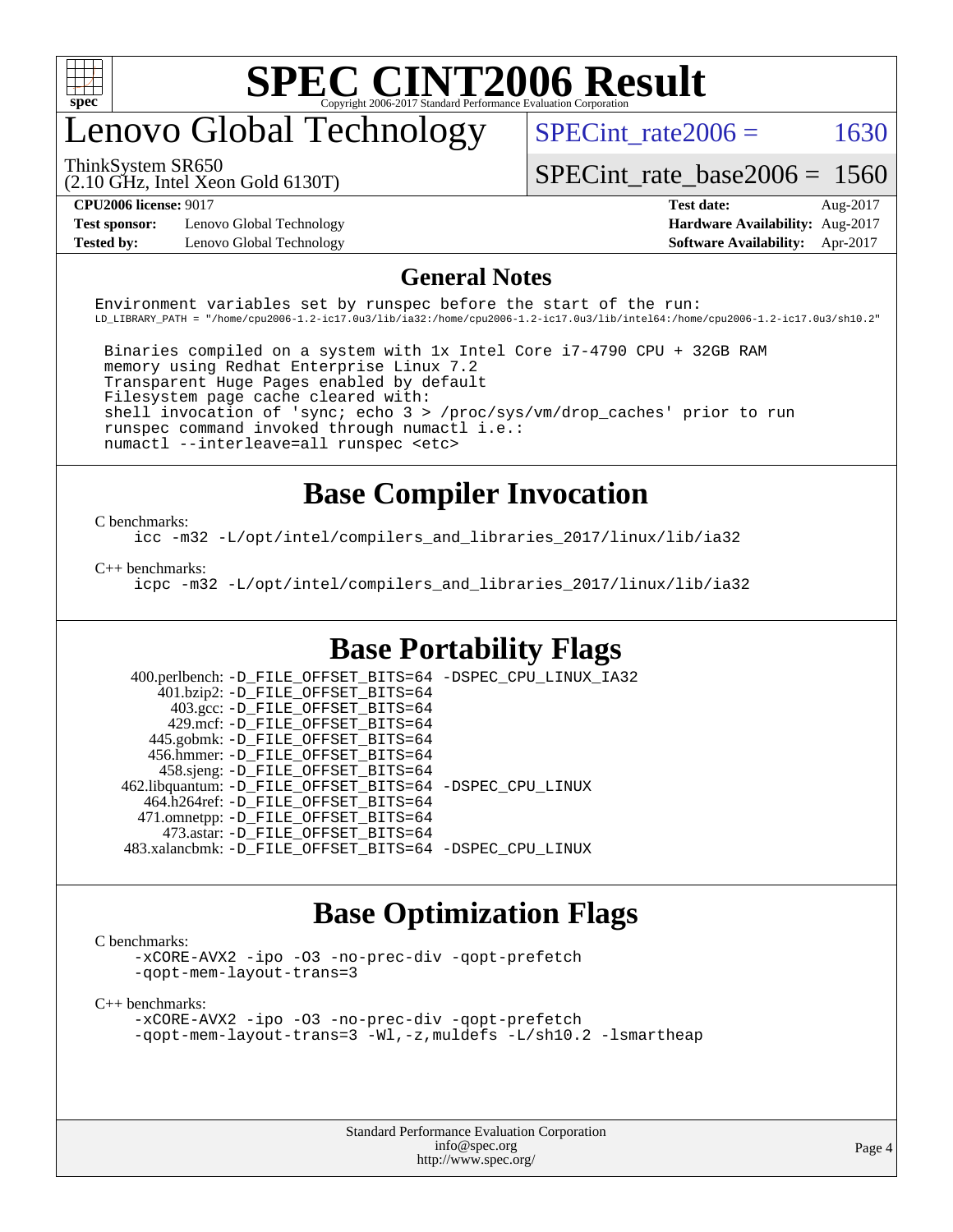

# enovo Global Technology

SPECint rate $2006 = 1630$ 

ThinkSystem SR650

(2.10 GHz, Intel Xeon Gold 6130T)

**[Test sponsor:](http://www.spec.org/auto/cpu2006/Docs/result-fields.html#Testsponsor)** Lenovo Global Technology **[Hardware Availability:](http://www.spec.org/auto/cpu2006/Docs/result-fields.html#HardwareAvailability)** Aug-2017 **[Tested by:](http://www.spec.org/auto/cpu2006/Docs/result-fields.html#Testedby)** Lenovo Global Technology **[Software Availability:](http://www.spec.org/auto/cpu2006/Docs/result-fields.html#SoftwareAvailability)** Apr-2017

**[CPU2006 license:](http://www.spec.org/auto/cpu2006/Docs/result-fields.html#CPU2006license)** 9017 **[Test date:](http://www.spec.org/auto/cpu2006/Docs/result-fields.html#Testdate)** Aug-2017

[SPECint\\_rate\\_base2006 =](http://www.spec.org/auto/cpu2006/Docs/result-fields.html#SPECintratebase2006) 1560

### **[Base Other Flags](http://www.spec.org/auto/cpu2006/Docs/result-fields.html#BaseOtherFlags)**

[C benchmarks](http://www.spec.org/auto/cpu2006/Docs/result-fields.html#Cbenchmarks):

403.gcc: [-Dalloca=\\_alloca](http://www.spec.org/cpu2006/results/res2017q4/cpu2006-20170918-49724.flags.html#b403.gcc_baseEXTRA_CFLAGS_Dalloca_be3056838c12de2578596ca5467af7f3)

**[Peak Compiler Invocation](http://www.spec.org/auto/cpu2006/Docs/result-fields.html#PeakCompilerInvocation)**

[C benchmarks \(except as noted below\)](http://www.spec.org/auto/cpu2006/Docs/result-fields.html#Cbenchmarksexceptasnotedbelow):

[icc -m32 -L/opt/intel/compilers\\_and\\_libraries\\_2017/linux/lib/ia32](http://www.spec.org/cpu2006/results/res2017q4/cpu2006-20170918-49724.flags.html#user_CCpeak_intel_icc_c29f3ff5a7ed067b11e4ec10a03f03ae)

400.perlbench: [icc -m64](http://www.spec.org/cpu2006/results/res2017q4/cpu2006-20170918-49724.flags.html#user_peakCCLD400_perlbench_intel_icc_64bit_bda6cc9af1fdbb0edc3795bac97ada53)

401.bzip2: [icc -m64](http://www.spec.org/cpu2006/results/res2017q4/cpu2006-20170918-49724.flags.html#user_peakCCLD401_bzip2_intel_icc_64bit_bda6cc9af1fdbb0edc3795bac97ada53)

456.hmmer: [icc -m64](http://www.spec.org/cpu2006/results/res2017q4/cpu2006-20170918-49724.flags.html#user_peakCCLD456_hmmer_intel_icc_64bit_bda6cc9af1fdbb0edc3795bac97ada53)

458.sjeng: [icc -m64](http://www.spec.org/cpu2006/results/res2017q4/cpu2006-20170918-49724.flags.html#user_peakCCLD458_sjeng_intel_icc_64bit_bda6cc9af1fdbb0edc3795bac97ada53)

[C++ benchmarks:](http://www.spec.org/auto/cpu2006/Docs/result-fields.html#CXXbenchmarks)

[icpc -m32 -L/opt/intel/compilers\\_and\\_libraries\\_2017/linux/lib/ia32](http://www.spec.org/cpu2006/results/res2017q4/cpu2006-20170918-49724.flags.html#user_CXXpeak_intel_icpc_8c35c7808b62dab9ae41a1aa06361b6b)

## **[Peak Portability Flags](http://www.spec.org/auto/cpu2006/Docs/result-fields.html#PeakPortabilityFlags)**

```
 400.perlbench: -DSPEC_CPU_LP64 -DSPEC_CPU_LINUX_X64
    401.bzip2: -DSPEC_CPU_LP64
      403.gcc: -D_FILE_OFFSET_BITS=64
     429.mcf: -D_FILE_OFFSET_BITS=64
   445.gobmk: -D_FILE_OFFSET_BITS=64
   456.hmmer: -DSPEC_CPU_LP64
    458.sjeng: -DSPEC_CPU_LP64
462.libquantum: -D_FILE_OFFSET_BITS=64 -DSPEC_CPU_LINUX
  464.h264ref: -D_FILE_OFFSET_BITS=64
  471.omnetpp: -D_FILE_OFFSET_BITS=64
     473.astar: -D_FILE_OFFSET_BITS=64
483.xalancbmk: -D_FILE_OFFSET_BITS=64 -DSPEC_CPU_LINUX
```
## **[Peak Optimization Flags](http://www.spec.org/auto/cpu2006/Docs/result-fields.html#PeakOptimizationFlags)**

[C benchmarks](http://www.spec.org/auto/cpu2006/Docs/result-fields.html#Cbenchmarks):

 400.perlbench: [-prof-gen](http://www.spec.org/cpu2006/results/res2017q4/cpu2006-20170918-49724.flags.html#user_peakPASS1_CFLAGSPASS1_LDCFLAGS400_perlbench_prof_gen_e43856698f6ca7b7e442dfd80e94a8fc)(pass 1) [-prof-use](http://www.spec.org/cpu2006/results/res2017q4/cpu2006-20170918-49724.flags.html#user_peakPASS2_CFLAGSPASS2_LDCFLAGS400_perlbench_prof_use_bccf7792157ff70d64e32fe3e1250b55)(pass 2) [-xCORE-AVX2](http://www.spec.org/cpu2006/results/res2017q4/cpu2006-20170918-49724.flags.html#user_peakPASS2_CFLAGSPASS2_LDCFLAGS400_perlbench_f-xCORE-AVX2)(pass 2)  $-par-num-threads=1(pass 1) -ipo(pass 2) -O3(pass 2)$  $-par-num-threads=1(pass 1) -ipo(pass 2) -O3(pass 2)$  $-par-num-threads=1(pass 1) -ipo(pass 2) -O3(pass 2)$  $-par-num-threads=1(pass 1) -ipo(pass 2) -O3(pass 2)$  $-par-num-threads=1(pass 1) -ipo(pass 2) -O3(pass 2)$  $-par-num-threads=1(pass 1) -ipo(pass 2) -O3(pass 2)$ [-no-prec-div](http://www.spec.org/cpu2006/results/res2017q4/cpu2006-20170918-49724.flags.html#user_peakPASS2_CFLAGSPASS2_LDCFLAGS400_perlbench_f-no-prec-div)(pass 2) [-auto-ilp32](http://www.spec.org/cpu2006/results/res2017q4/cpu2006-20170918-49724.flags.html#user_peakCOPTIMIZE400_perlbench_f-auto-ilp32) [-qopt-mem-layout-trans=3](http://www.spec.org/cpu2006/results/res2017q4/cpu2006-20170918-49724.flags.html#user_peakCOPTIMIZE400_perlbench_f-qopt-mem-layout-trans_170f5be61cd2cedc9b54468c59262d5d)

Continued on next page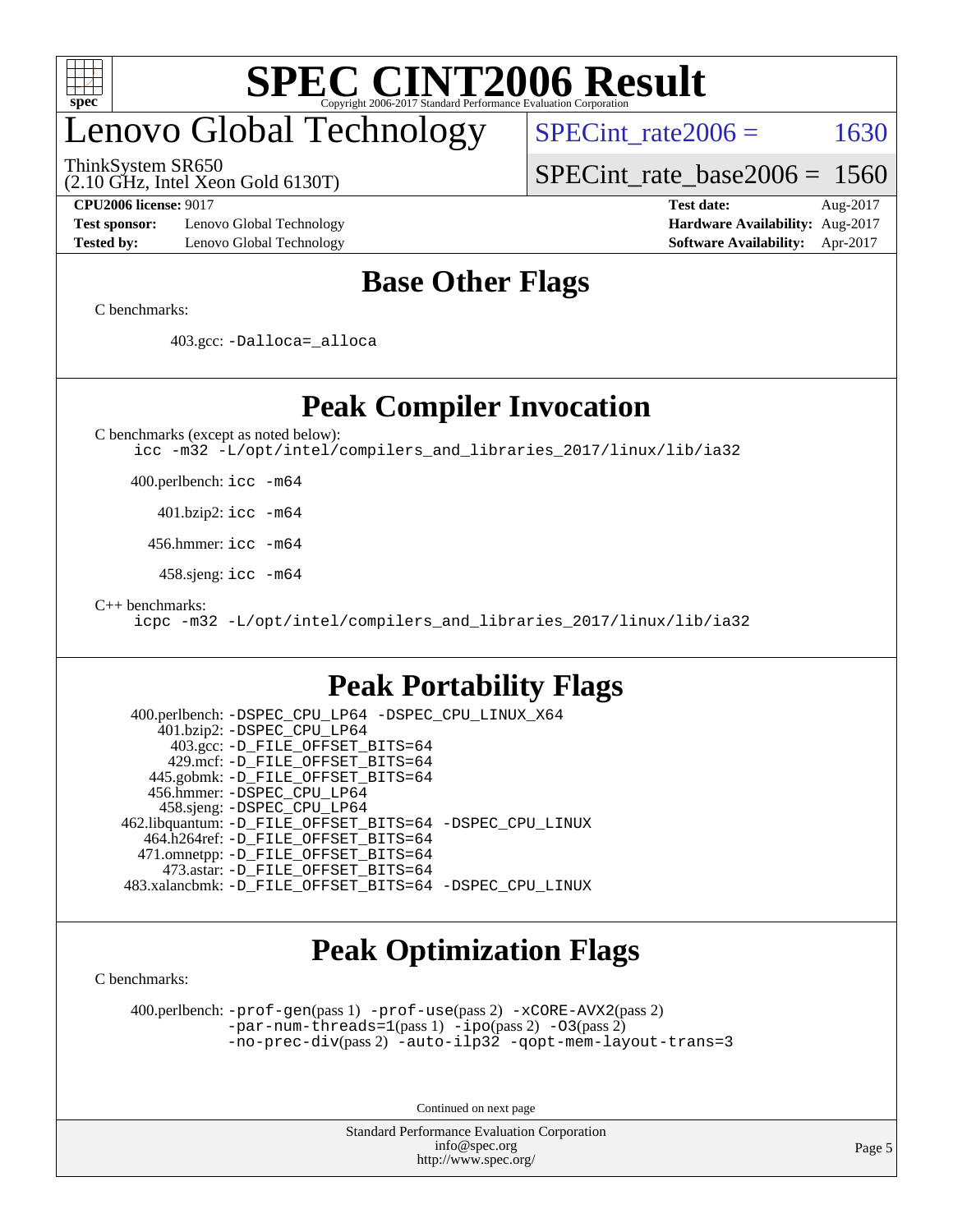

## enovo Global Technology

ThinkSystem SR650

SPECint rate $2006 = 1630$ 

(2.10 GHz, Intel Xeon Gold 6130T)

[SPECint\\_rate\\_base2006 =](http://www.spec.org/auto/cpu2006/Docs/result-fields.html#SPECintratebase2006) 1560

**[Test sponsor:](http://www.spec.org/auto/cpu2006/Docs/result-fields.html#Testsponsor)** Lenovo Global Technology **[Hardware Availability:](http://www.spec.org/auto/cpu2006/Docs/result-fields.html#HardwareAvailability)** Aug-2017 **[Tested by:](http://www.spec.org/auto/cpu2006/Docs/result-fields.html#Testedby)** Lenovo Global Technology **[Software Availability:](http://www.spec.org/auto/cpu2006/Docs/result-fields.html#SoftwareAvailability)** Apr-2017

**[CPU2006 license:](http://www.spec.org/auto/cpu2006/Docs/result-fields.html#CPU2006license)** 9017 **[Test date:](http://www.spec.org/auto/cpu2006/Docs/result-fields.html#Testdate)** Aug-2017

## **[Peak Optimization Flags \(Continued\)](http://www.spec.org/auto/cpu2006/Docs/result-fields.html#PeakOptimizationFlags)**

 401.bzip2: [-prof-gen](http://www.spec.org/cpu2006/results/res2017q4/cpu2006-20170918-49724.flags.html#user_peakPASS1_CFLAGSPASS1_LDCFLAGS401_bzip2_prof_gen_e43856698f6ca7b7e442dfd80e94a8fc)(pass 1) [-prof-use](http://www.spec.org/cpu2006/results/res2017q4/cpu2006-20170918-49724.flags.html#user_peakPASS2_CFLAGSPASS2_LDCFLAGS401_bzip2_prof_use_bccf7792157ff70d64e32fe3e1250b55)(pass 2) [-xCORE-AVX2](http://www.spec.org/cpu2006/results/res2017q4/cpu2006-20170918-49724.flags.html#user_peakPASS2_CFLAGSPASS2_LDCFLAGS401_bzip2_f-xCORE-AVX2)(pass 2)  $-par-num-threads=1(pass 1) -ipo(pass 2) -O3(pass 2)$  $-par-num-threads=1(pass 1) -ipo(pass 2) -O3(pass 2)$  $-par-num-threads=1(pass 1) -ipo(pass 2) -O3(pass 2)$  $-par-num-threads=1(pass 1) -ipo(pass 2) -O3(pass 2)$  $-par-num-threads=1(pass 1) -ipo(pass 2) -O3(pass 2)$  $-par-num-threads=1(pass 1) -ipo(pass 2) -O3(pass 2)$ [-no-prec-div](http://www.spec.org/cpu2006/results/res2017q4/cpu2006-20170918-49724.flags.html#user_peakPASS2_CFLAGSPASS2_LDCFLAGS401_bzip2_f-no-prec-div)(pass 2) [-qopt-prefetch](http://www.spec.org/cpu2006/results/res2017q4/cpu2006-20170918-49724.flags.html#user_peakCOPTIMIZE401_bzip2_f-qopt-prefetch) [-auto-ilp32](http://www.spec.org/cpu2006/results/res2017q4/cpu2006-20170918-49724.flags.html#user_peakCOPTIMIZE401_bzip2_f-auto-ilp32) [-qopt-mem-layout-trans=3](http://www.spec.org/cpu2006/results/res2017q4/cpu2006-20170918-49724.flags.html#user_peakCOPTIMIZE401_bzip2_f-qopt-mem-layout-trans_170f5be61cd2cedc9b54468c59262d5d) 403.gcc: [-xCORE-AVX2](http://www.spec.org/cpu2006/results/res2017q4/cpu2006-20170918-49724.flags.html#user_peakOPTIMIZE403_gcc_f-xCORE-AVX2) [-ipo](http://www.spec.org/cpu2006/results/res2017q4/cpu2006-20170918-49724.flags.html#user_peakOPTIMIZE403_gcc_f-ipo) [-O3](http://www.spec.org/cpu2006/results/res2017q4/cpu2006-20170918-49724.flags.html#user_peakOPTIMIZE403_gcc_f-O3) [-no-prec-div](http://www.spec.org/cpu2006/results/res2017q4/cpu2006-20170918-49724.flags.html#user_peakOPTIMIZE403_gcc_f-no-prec-div) [-qopt-mem-layout-trans=3](http://www.spec.org/cpu2006/results/res2017q4/cpu2006-20170918-49724.flags.html#user_peakCOPTIMIZE403_gcc_f-qopt-mem-layout-trans_170f5be61cd2cedc9b54468c59262d5d)  $429$ .mcf: basepeak = yes 445.gobmk: [-prof-gen](http://www.spec.org/cpu2006/results/res2017q4/cpu2006-20170918-49724.flags.html#user_peakPASS1_CFLAGSPASS1_LDCFLAGS445_gobmk_prof_gen_e43856698f6ca7b7e442dfd80e94a8fc)(pass 1) [-prof-use](http://www.spec.org/cpu2006/results/res2017q4/cpu2006-20170918-49724.flags.html#user_peakPASS2_CFLAGSPASS2_LDCFLAGSPASS2_LDFLAGS445_gobmk_prof_use_bccf7792157ff70d64e32fe3e1250b55)(pass 2) [-xCORE-AVX2](http://www.spec.org/cpu2006/results/res2017q4/cpu2006-20170918-49724.flags.html#user_peakPASS2_CFLAGSPASS2_LDCFLAGSPASS2_LDFLAGS445_gobmk_f-xCORE-AVX2)(pass 2) [-par-num-threads=1](http://www.spec.org/cpu2006/results/res2017q4/cpu2006-20170918-49724.flags.html#user_peakPASS1_CFLAGSPASS1_LDCFLAGS445_gobmk_par_num_threads_786a6ff141b4e9e90432e998842df6c2)(pass 1) [-ipo](http://www.spec.org/cpu2006/results/res2017q4/cpu2006-20170918-49724.flags.html#user_peakPASS2_LDCFLAGS445_gobmk_f-ipo)(pass 2) [-O3](http://www.spec.org/cpu2006/results/res2017q4/cpu2006-20170918-49724.flags.html#user_peakPASS2_LDCFLAGS445_gobmk_f-O3)(pass 2) [-no-prec-div](http://www.spec.org/cpu2006/results/res2017q4/cpu2006-20170918-49724.flags.html#user_peakPASS2_LDCFLAGS445_gobmk_f-no-prec-div)(pass 2) [-qopt-mem-layout-trans=3](http://www.spec.org/cpu2006/results/res2017q4/cpu2006-20170918-49724.flags.html#user_peakCOPTIMIZE445_gobmk_f-qopt-mem-layout-trans_170f5be61cd2cedc9b54468c59262d5d) 456.hmmer: [-xCORE-AVX2](http://www.spec.org/cpu2006/results/res2017q4/cpu2006-20170918-49724.flags.html#user_peakOPTIMIZE456_hmmer_f-xCORE-AVX2) [-ipo](http://www.spec.org/cpu2006/results/res2017q4/cpu2006-20170918-49724.flags.html#user_peakOPTIMIZE456_hmmer_f-ipo) [-O3](http://www.spec.org/cpu2006/results/res2017q4/cpu2006-20170918-49724.flags.html#user_peakOPTIMIZE456_hmmer_f-O3) [-no-prec-div](http://www.spec.org/cpu2006/results/res2017q4/cpu2006-20170918-49724.flags.html#user_peakOPTIMIZE456_hmmer_f-no-prec-div) [-unroll2](http://www.spec.org/cpu2006/results/res2017q4/cpu2006-20170918-49724.flags.html#user_peakCOPTIMIZE456_hmmer_f-unroll_784dae83bebfb236979b41d2422d7ec2) [-auto-ilp32](http://www.spec.org/cpu2006/results/res2017q4/cpu2006-20170918-49724.flags.html#user_peakCOPTIMIZE456_hmmer_f-auto-ilp32) [-qopt-mem-layout-trans=3](http://www.spec.org/cpu2006/results/res2017q4/cpu2006-20170918-49724.flags.html#user_peakCOPTIMIZE456_hmmer_f-qopt-mem-layout-trans_170f5be61cd2cedc9b54468c59262d5d) 458.sjeng: [-prof-gen](http://www.spec.org/cpu2006/results/res2017q4/cpu2006-20170918-49724.flags.html#user_peakPASS1_CFLAGSPASS1_LDCFLAGS458_sjeng_prof_gen_e43856698f6ca7b7e442dfd80e94a8fc)(pass 1) [-prof-use](http://www.spec.org/cpu2006/results/res2017q4/cpu2006-20170918-49724.flags.html#user_peakPASS2_CFLAGSPASS2_LDCFLAGS458_sjeng_prof_use_bccf7792157ff70d64e32fe3e1250b55)(pass 2) [-xCORE-AVX2](http://www.spec.org/cpu2006/results/res2017q4/cpu2006-20170918-49724.flags.html#user_peakPASS2_CFLAGSPASS2_LDCFLAGS458_sjeng_f-xCORE-AVX2)(pass 2)  $-par-num-threads=1(pass 1) -ipo(pass 2) -O3(pass 2)$  $-par-num-threads=1(pass 1) -ipo(pass 2) -O3(pass 2)$  $-par-num-threads=1(pass 1) -ipo(pass 2) -O3(pass 2)$  $-par-num-threads=1(pass 1) -ipo(pass 2) -O3(pass 2)$  $-par-num-threads=1(pass 1) -ipo(pass 2) -O3(pass 2)$  $-par-num-threads=1(pass 1) -ipo(pass 2) -O3(pass 2)$ [-no-prec-div](http://www.spec.org/cpu2006/results/res2017q4/cpu2006-20170918-49724.flags.html#user_peakPASS2_CFLAGSPASS2_LDCFLAGS458_sjeng_f-no-prec-div)(pass 2) [-unroll4](http://www.spec.org/cpu2006/results/res2017q4/cpu2006-20170918-49724.flags.html#user_peakCOPTIMIZE458_sjeng_f-unroll_4e5e4ed65b7fd20bdcd365bec371b81f) [-auto-ilp32](http://www.spec.org/cpu2006/results/res2017q4/cpu2006-20170918-49724.flags.html#user_peakCOPTIMIZE458_sjeng_f-auto-ilp32) [-qopt-mem-layout-trans=3](http://www.spec.org/cpu2006/results/res2017q4/cpu2006-20170918-49724.flags.html#user_peakCOPTIMIZE458_sjeng_f-qopt-mem-layout-trans_170f5be61cd2cedc9b54468c59262d5d)  $462$ .libquantum: basepeak = yes 464.h264ref: [-prof-gen](http://www.spec.org/cpu2006/results/res2017q4/cpu2006-20170918-49724.flags.html#user_peakPASS1_CFLAGSPASS1_LDCFLAGS464_h264ref_prof_gen_e43856698f6ca7b7e442dfd80e94a8fc)(pass 1) [-prof-use](http://www.spec.org/cpu2006/results/res2017q4/cpu2006-20170918-49724.flags.html#user_peakPASS2_CFLAGSPASS2_LDCFLAGS464_h264ref_prof_use_bccf7792157ff70d64e32fe3e1250b55)(pass 2) [-xCORE-AVX2](http://www.spec.org/cpu2006/results/res2017q4/cpu2006-20170918-49724.flags.html#user_peakPASS2_CFLAGSPASS2_LDCFLAGS464_h264ref_f-xCORE-AVX2)(pass 2)  $-par-num-threads=1(pass 1) -ipo(pass 2) -O3(pass 2)$  $-par-num-threads=1(pass 1) -ipo(pass 2) -O3(pass 2)$  $-par-num-threads=1(pass 1) -ipo(pass 2) -O3(pass 2)$  $-par-num-threads=1(pass 1) -ipo(pass 2) -O3(pass 2)$  $-par-num-threads=1(pass 1) -ipo(pass 2) -O3(pass 2)$  $-par-num-threads=1(pass 1) -ipo(pass 2) -O3(pass 2)$ [-no-prec-div](http://www.spec.org/cpu2006/results/res2017q4/cpu2006-20170918-49724.flags.html#user_peakPASS2_CFLAGSPASS2_LDCFLAGS464_h264ref_f-no-prec-div)(pass 2) [-unroll2](http://www.spec.org/cpu2006/results/res2017q4/cpu2006-20170918-49724.flags.html#user_peakCOPTIMIZE464_h264ref_f-unroll_784dae83bebfb236979b41d2422d7ec2) [-qopt-mem-layout-trans=3](http://www.spec.org/cpu2006/results/res2017q4/cpu2006-20170918-49724.flags.html#user_peakCOPTIMIZE464_h264ref_f-qopt-mem-layout-trans_170f5be61cd2cedc9b54468c59262d5d) [C++ benchmarks:](http://www.spec.org/auto/cpu2006/Docs/result-fields.html#CXXbenchmarks) 471.omnetpp: [-prof-gen](http://www.spec.org/cpu2006/results/res2017q4/cpu2006-20170918-49724.flags.html#user_peakPASS1_CXXFLAGSPASS1_LDCXXFLAGS471_omnetpp_prof_gen_e43856698f6ca7b7e442dfd80e94a8fc)(pass 1) [-prof-use](http://www.spec.org/cpu2006/results/res2017q4/cpu2006-20170918-49724.flags.html#user_peakPASS2_CXXFLAGSPASS2_LDCXXFLAGS471_omnetpp_prof_use_bccf7792157ff70d64e32fe3e1250b55)(pass 2) [-xCORE-AVX2](http://www.spec.org/cpu2006/results/res2017q4/cpu2006-20170918-49724.flags.html#user_peakPASS2_CXXFLAGSPASS2_LDCXXFLAGS471_omnetpp_f-xCORE-AVX2)(pass 2) [-par-num-threads=1](http://www.spec.org/cpu2006/results/res2017q4/cpu2006-20170918-49724.flags.html#user_peakPASS1_CXXFLAGSPASS1_LDCXXFLAGS471_omnetpp_par_num_threads_786a6ff141b4e9e90432e998842df6c2)(pass 1) [-ipo](http://www.spec.org/cpu2006/results/res2017q4/cpu2006-20170918-49724.flags.html#user_peakPASS2_CXXFLAGSPASS2_LDCXXFLAGS471_omnetpp_f-ipo)(pass 2) [-O3](http://www.spec.org/cpu2006/results/res2017q4/cpu2006-20170918-49724.flags.html#user_peakPASS2_CXXFLAGSPASS2_LDCXXFLAGS471_omnetpp_f-O3)(pass 2) [-no-prec-div](http://www.spec.org/cpu2006/results/res2017q4/cpu2006-20170918-49724.flags.html#user_peakPASS2_CXXFLAGSPASS2_LDCXXFLAGS471_omnetpp_f-no-prec-div)(pass 2) [-qopt-ra-region-strategy=block](http://www.spec.org/cpu2006/results/res2017q4/cpu2006-20170918-49724.flags.html#user_peakCXXOPTIMIZE471_omnetpp_f-qopt-ra-region-strategy_430aa8f7c220cbde92ae827fa8d9be32)  [-qopt-mem-layout-trans=3](http://www.spec.org/cpu2006/results/res2017q4/cpu2006-20170918-49724.flags.html#user_peakCXXOPTIMIZE471_omnetpp_f-qopt-mem-layout-trans_170f5be61cd2cedc9b54468c59262d5d) [-Wl,-z,muldefs](http://www.spec.org/cpu2006/results/res2017q4/cpu2006-20170918-49724.flags.html#user_peakEXTRA_LDFLAGS471_omnetpp_link_force_multiple1_74079c344b956b9658436fd1b6dd3a8a) [-L/sh10.2 -lsmartheap](http://www.spec.org/cpu2006/results/res2017q4/cpu2006-20170918-49724.flags.html#user_peakEXTRA_LIBS471_omnetpp_SmartHeap_b831f2d313e2fffa6dfe3f00ffc1f1c0) 473.astar: basepeak = yes  $483.xalanchmk: basepeak = yes$ 

## **[Peak Other Flags](http://www.spec.org/auto/cpu2006/Docs/result-fields.html#PeakOtherFlags)**

[C benchmarks](http://www.spec.org/auto/cpu2006/Docs/result-fields.html#Cbenchmarks):

403.gcc: [-Dalloca=\\_alloca](http://www.spec.org/cpu2006/results/res2017q4/cpu2006-20170918-49724.flags.html#b403.gcc_peakEXTRA_CFLAGS_Dalloca_be3056838c12de2578596ca5467af7f3)